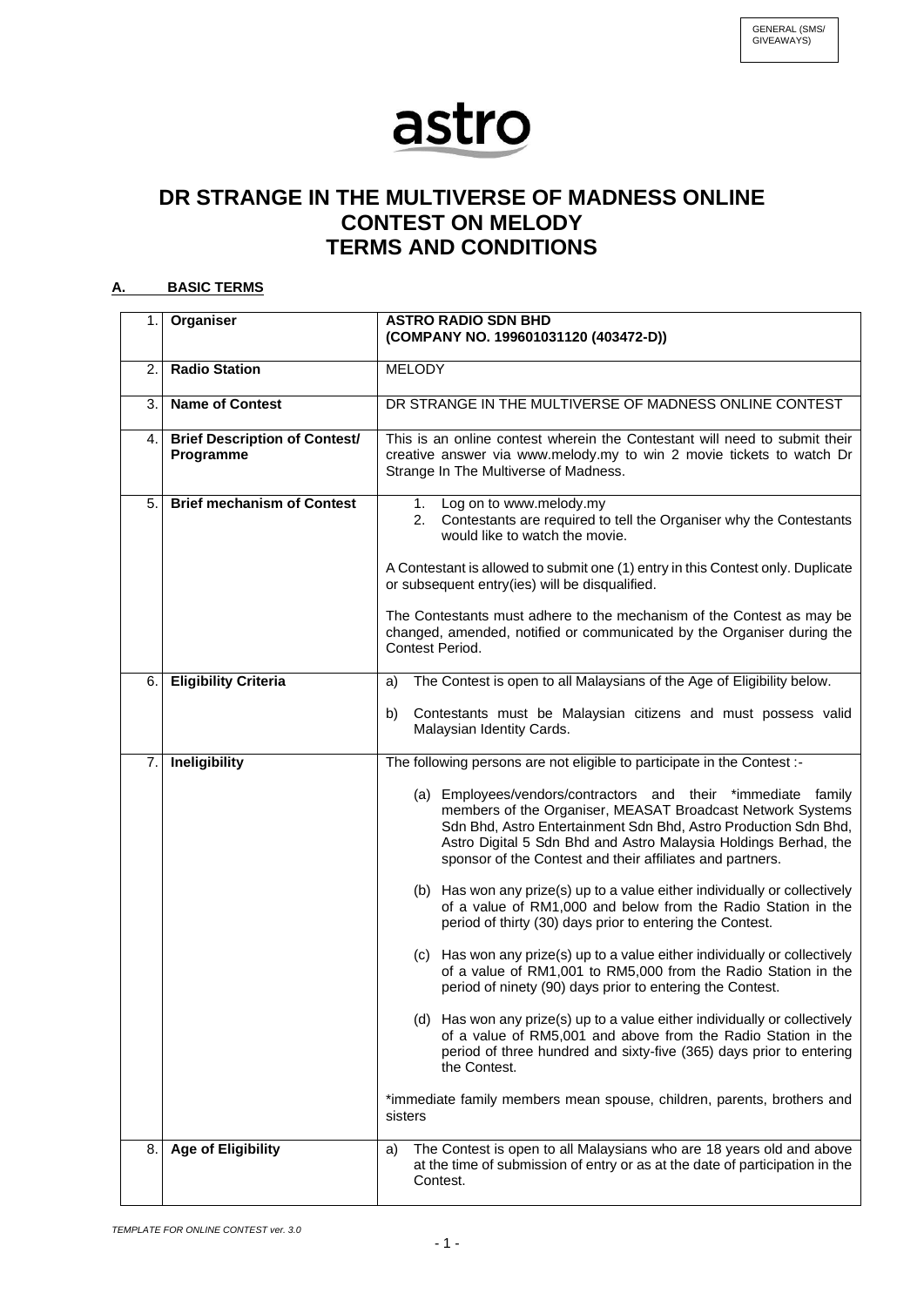|     |                                 | Where the Age of Eligibility permits participation of Contestants under<br>b)<br>the age of 18 years old, the Contestant must obtain the consent of<br>his/her parent or legal guardian in order to be eligible to participate in<br>the Contest and to receive the Prize. The Organiser considers it the<br>responsibility of parents and/or guardian to monitor their children's<br>participation in this Contest. The parents and/or guardian may at the<br>absolute discretion of the Organiser be required to sign an indemnity in<br>the form required by the Organiser as a precondition to their child's<br>entitlement to the Prize.                                                                                                                                                                                                                                                                                                                                                                                                                                 |
|-----|---------------------------------|-------------------------------------------------------------------------------------------------------------------------------------------------------------------------------------------------------------------------------------------------------------------------------------------------------------------------------------------------------------------------------------------------------------------------------------------------------------------------------------------------------------------------------------------------------------------------------------------------------------------------------------------------------------------------------------------------------------------------------------------------------------------------------------------------------------------------------------------------------------------------------------------------------------------------------------------------------------------------------------------------------------------------------------------------------------------------------|
| 9.1 | <b>Charges</b>                  | Not applicable                                                                                                                                                                                                                                                                                                                                                                                                                                                                                                                                                                                                                                                                                                                                                                                                                                                                                                                                                                                                                                                                |
|     | 10. Contest Period              | 25 April 2022 - 1 May 2022                                                                                                                                                                                                                                                                                                                                                                                                                                                                                                                                                                                                                                                                                                                                                                                                                                                                                                                                                                                                                                                    |
|     |                                 | The Organiser reserves the right to vary, extend, postpone or re-schedule<br>the Contest Period or any dates thereof at its sole discretion.                                                                                                                                                                                                                                                                                                                                                                                                                                                                                                                                                                                                                                                                                                                                                                                                                                                                                                                                  |
|     | 11. Language of Contest         | Cantonese or Mandarin                                                                                                                                                                                                                                                                                                                                                                                                                                                                                                                                                                                                                                                                                                                                                                                                                                                                                                                                                                                                                                                         |
|     | 12. Entry Procedure             | The Contestant must log on to www.melody.my, fill in all the details required<br>and answer the question why he/she wants to watch                                                                                                                                                                                                                                                                                                                                                                                                                                                                                                                                                                                                                                                                                                                                                                                                                                                                                                                                            |
|     | 13. Entry Deadline              | Entries must be received by the Organiser on or before 11.59pm on 1 May<br>2022                                                                                                                                                                                                                                                                                                                                                                                                                                                                                                                                                                                                                                                                                                                                                                                                                                                                                                                                                                                               |
|     | 14. Mode                        | Online - By logging on to Radio Station's website - www.melody.my                                                                                                                                                                                                                                                                                                                                                                                                                                                                                                                                                                                                                                                                                                                                                                                                                                                                                                                                                                                                             |
|     | 15. Address                     | All Asia Broadcast Centre, Technology Park Malaysia, Lebuhraya Puchong-<br>Sungai Besi, Bukit Jalil, 57000 Kuala Lumpur                                                                                                                                                                                                                                                                                                                                                                                                                                                                                                                                                                                                                                                                                                                                                                                                                                                                                                                                                       |
|     | 16. Selection of winners        | Most creative answer to the satisfaction of the Organiser, as decided by the<br>Organiser in its absolute discretion.                                                                                                                                                                                                                                                                                                                                                                                                                                                                                                                                                                                                                                                                                                                                                                                                                                                                                                                                                         |
|     | 17. Prize                       | 2 movie tickets *for each winner                                                                                                                                                                                                                                                                                                                                                                                                                                                                                                                                                                                                                                                                                                                                                                                                                                                                                                                                                                                                                                              |
|     |                                 | DR STRANGE IN THE MULTIVERSE OF MADNESS<br>Date: 4 May 2022<br>Time: 300pm<br>Venue: GSC Paradigm Mall                                                                                                                                                                                                                                                                                                                                                                                                                                                                                                                                                                                                                                                                                                                                                                                                                                                                                                                                                                        |
| 18. | <b>Notification of winners</b>  | Winners will be notified after the Contest Period via SMS or call from the<br>Organizer.                                                                                                                                                                                                                                                                                                                                                                                                                                                                                                                                                                                                                                                                                                                                                                                                                                                                                                                                                                                      |
|     | 19. Collection Period           | The collection details will be informed when the Organizer announces the<br>winner                                                                                                                                                                                                                                                                                                                                                                                                                                                                                                                                                                                                                                                                                                                                                                                                                                                                                                                                                                                            |
|     | 20. Collection Venue            | The collection details will be informed when the Organizer announces the<br>winner                                                                                                                                                                                                                                                                                                                                                                                                                                                                                                                                                                                                                                                                                                                                                                                                                                                                                                                                                                                            |
| 21. | <b>Additional Terms, if any</b> | By entering this Contest, the Contestants agree to be bound by the Privacy<br>Notice available at http://media2.fishtank.my/media/astroradio/assets/legal-<br>privacy-terms/privacy-notice.pdf and also consent to the publishing of their<br>personal data (name, contact number, address and/or identification card<br>number in full or a portion of the same (if needed)) on public platforms for<br>purposes of notification of winners.<br>All Prizes won are strictly non-transferable to another party and cannot be<br>exchanged or re-sold in any manner whatsoever for any other item, prize or<br>cash.<br>The panel of judges (if applicable) will be determined at the sole discretion<br>of the Organiser and/or the sponsor. The Organiser may in its absolute<br>discretion disqualify any Contestants for any reason whatsoever, and any<br>decisions by the judges, Organiser and/or the sponsor relating to the Contest<br>shall be final and the Organiser and/or the sponsor will not entertain any<br>appeals by the Contestants against the decision. |